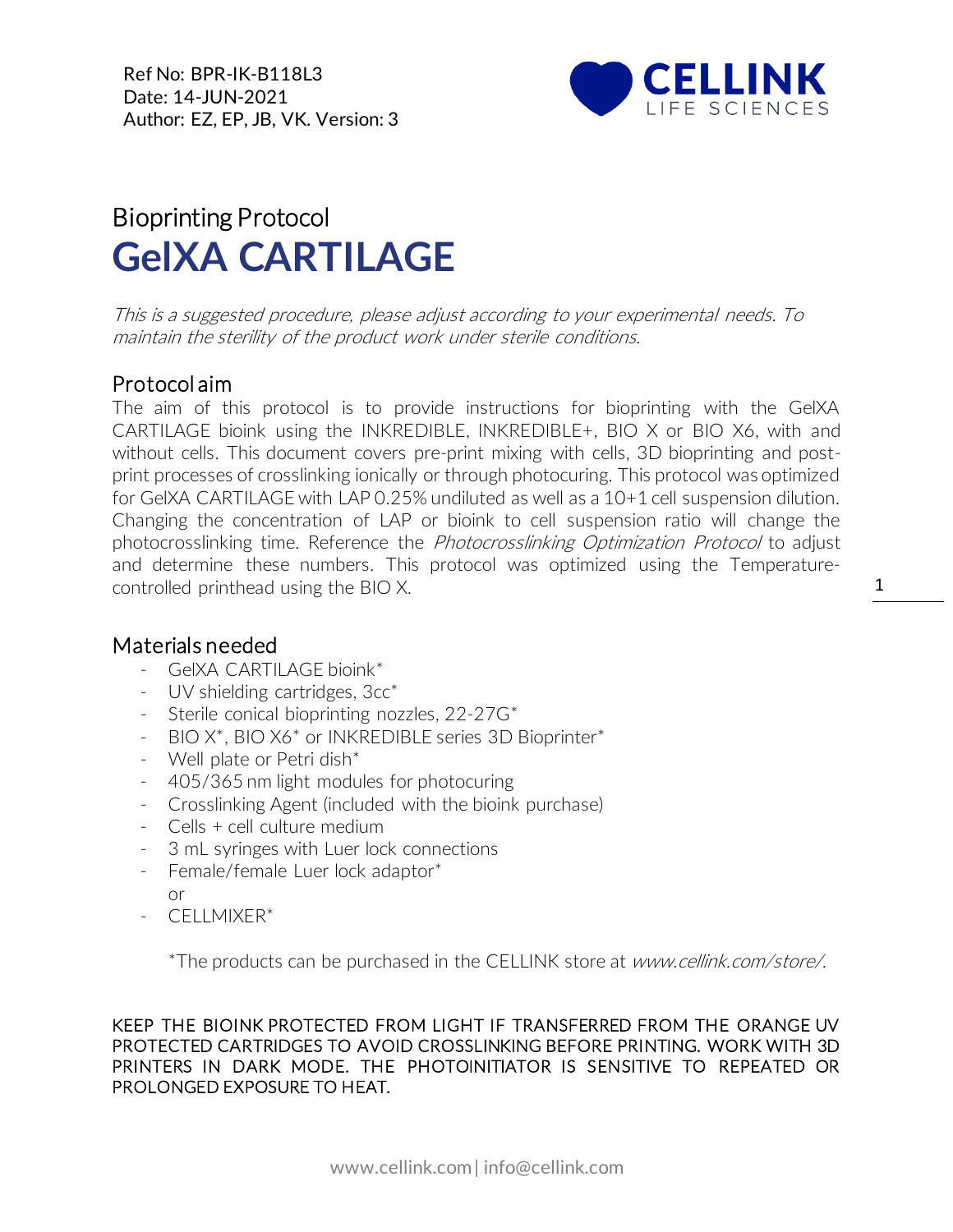## Protocol

This protocol works best using the BIO X/BIO X6 with the cooled print bed at 15°C and the Temperature-controlled printhead at 24°C. The GelXA CARTILAGE can also be extruded using the BIO X/BIO X6 pneumatic printheads or the INKREDIBLE series, but with decreased shape fidelity if ambient temperature exceeds 25°C and the printhead heats up. If using the INKREDIBLE series, the printing substrates such as Petri dishes or well plates should be placed on ice or another cooled surface to thermally gel the construct after printing prior to photocrosslinking.

| Step           | Title                                       | Material                                                                                                                                                                | Description                                                                                                                                                                                                                                                                                                                                                                                                                                                                                                                                                                                                                                                                                                                                                                                                                                                                          |  |
|----------------|---------------------------------------------|-------------------------------------------------------------------------------------------------------------------------------------------------------------------------|--------------------------------------------------------------------------------------------------------------------------------------------------------------------------------------------------------------------------------------------------------------------------------------------------------------------------------------------------------------------------------------------------------------------------------------------------------------------------------------------------------------------------------------------------------------------------------------------------------------------------------------------------------------------------------------------------------------------------------------------------------------------------------------------------------------------------------------------------------------------------------------|--|
| $\mathbf{1}$   | Prepare<br>bioink                           | - GelXA<br>CARTILAGE<br>- Female/female<br>Luer lock<br>adaptor<br>- 3 mL syringes<br>with Luer lock<br>connections                                                     | If not printing with cells move directly to step 3.<br>Heat up GeIXA CARTILAGE in a cartridge/syringe<br>at 37°C for 10 min. The heating of the GelXA<br>CARTILAGE can be performed in a pneumatic<br>printhead, water bath or incubator. Prolonged and<br>repeated heating could negatively affect the<br>photoinitiator stability and the homogeneity of the<br>bioink, requiring additional mixing before adding<br>cells. If not using the entire 3 mL of the bioink in<br>the cartridge, transfer the needed amount to a<br>syringe using a female/female Luer lock adaptor<br>and spare the rest of the bioink in the optimal<br>storage conditions.                                                                                                                                                                                                                           |  |
|                |                                             |                                                                                                                                                                         | Note: If there are bubbles in the bioink, make a quick<br>centrifugation for 1.5 min at 1600 rpm.                                                                                                                                                                                                                                                                                                                                                                                                                                                                                                                                                                                                                                                                                                                                                                                    |  |
| $\overline{2}$ | Mix GelXA<br><b>CARTILAGE</b><br>with cells | - Cell<br>suspension<br>- CELLMIXER<br>- Female/female<br>Luer lock<br>adaptor<br>- 3 mL syringes<br>with Luer lock<br>connections<br>- Prewarmed<br>GelXA<br>CARTILAGE | At this point, mix ten parts of bioink with one part of<br>cell suspension, taking care not to introduce air<br>bubbles to the mixture. For detailed instructions see<br>the Mixing Cells Protocol GelX Series.<br>Transfer the cell suspension to the 1 mL cell<br>syringe (PART 1) using a female/female Luer lock<br>adaptor.<br>Transfer GeIXA CARTILAGE to the 12 mL syringe<br>(PART 2) using a female/female Luer lock adaptor.<br>Clip both syringes to the dispensing unit (PART 3).<br>Connect the two syringes to the mixing unit<br>(PART 4), then connect the empty cartridge<br>(PART 5) to the mixing units from another side.<br>Apply gentle pressure onto the dispensing unit to<br>mix the content of both syringes into the empty<br>cartridge.<br>Note: To avoid an air gap when mixing the bioink and<br>the cell suspension, carefully pre-fill the Luer lock |  |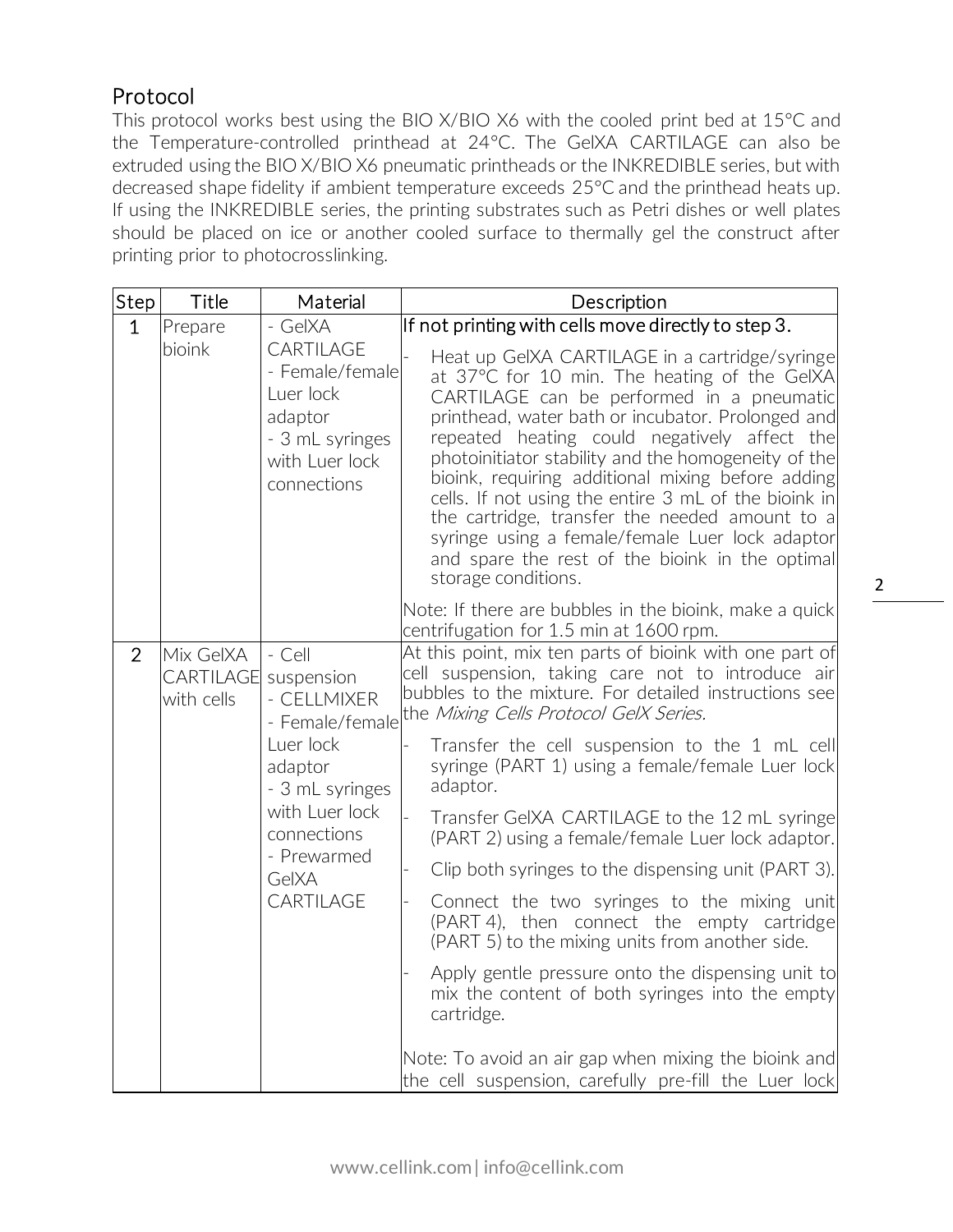|                |                                   |                                                                                                                                              | adaptor with GeIXA CARTILAGE before attaching the<br>syringe with the cell suspension.                                                                                                                                                                                                                                                                                                                                                                                                                                                                                                                                                                                   |
|----------------|-----------------------------------|----------------------------------------------------------------------------------------------------------------------------------------------|--------------------------------------------------------------------------------------------------------------------------------------------------------------------------------------------------------------------------------------------------------------------------------------------------------------------------------------------------------------------------------------------------------------------------------------------------------------------------------------------------------------------------------------------------------------------------------------------------------------------------------------------------------------------------|
|                |                                   |                                                                                                                                              | preparing for quantities <2 ml of GeIXA<br>If.<br>CARTILAGE, it is recommended to connect two 3 mL<br>Luer lock syringes and mix the bioink with the cell<br>suspension back and forth between the syringes until<br>it becomes homogeneous.                                                                                                                                                                                                                                                                                                                                                                                                                             |
| 3              | Cool and<br>load the<br>cartridge | - UV shielding<br>cartridges, 3cc<br>loaded with<br>GelXA<br>CARTILAGE<br>(and cells)<br>- Sterile conical<br>bioprinting<br>nozzles, 22-27G | Place cartridge on counter for 20 min to reach<br>room temperature. If the bioink has been pre-<br>heated, it can instead be placed in a fridge for 3-5<br>min, or in the Temperature-controlled printhead at<br>24°C for 5 min for faster cooling.<br>Note: Room temperature is within 20-25°C.<br>Place the room tempered GeIXA CARTILAGE in<br>the printhead and cap with the printing nozzle. If<br>using the BIO X/BIO X6, pre-cool the print bed to<br>15°C.                                                                                                                                                                                                       |
|                |                                   |                                                                                                                                              | Note: When printing with GeIXA CARTILAGE, the<br>recommended printhead temperature for the highest<br>printing fidelity is 20-25°C, though the bioink can be<br>dispensed up to 32°C.                                                                                                                                                                                                                                                                                                                                                                                                                                                                                    |
| $\overline{4}$ | Printing                          | - Bioprinter<br>(BIO X, BIO X6<br>or INKREDIBLE<br>series)<br>- Well plate or<br>Petri dish                                                  | Bioprint structures with parameters according to<br>Table 1. If printability is not as desired, adjust the<br>pressure up/down by 1 kPa to extrude more/less<br>material.<br>If printheads heat up during a long printing session<br>or ambient temperature exceeds 25°C, the bioink<br>also heats up above 25°C and its viscosity<br>decreases, observed as extrusion of very thick<br>filaments even at low pressures. In this case, repeat<br>step 3 to return to the temperature range for good<br>printability.<br>Note: If waiting too long between extrusions the<br>bioink can dry in the nozzle causing it to clog. If this<br>occurs, replace with new nozzle. |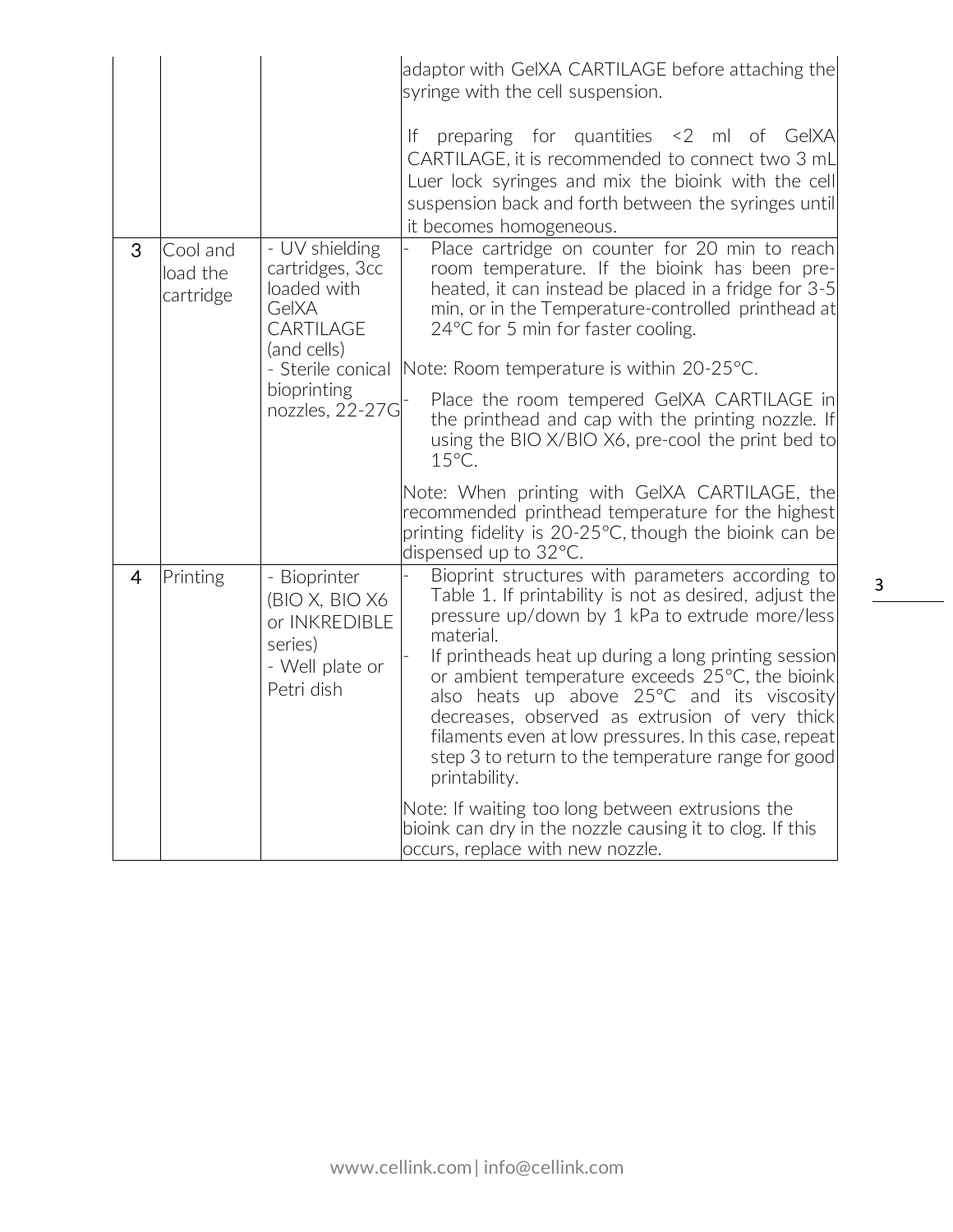Table 1. Recommended minimal extrusion pressure\*\*  $(\pm 2 \text{ kPa})$  for printing continuous filaments at 20-25°C using diluted/undiluted bioink. 'Diluted' assumes a mixture of one part cell suspension to ten parts bioink. For smaller dilutions, the pressure needs to be increased towards the pressure used for undiluted bioink.

| Printing speed (mm/s) $\rightarrow$<br>Nozzle size (G) ↓ |          |    |    |     |
|----------------------------------------------------------|----------|----|----|-----|
|                                                          | ΤC       | ZO | ΤQ |     |
|                                                          | 26       |    |    | -30 |
|                                                          | 74<br>ざこ | 36 | ುಂ | 36  |

\*\*Note: This is only a recommended reference of starting pressures. The actual pressure needed will vary depending on the preparation procedures (amount of bioink and actual temperature of the bioink) as well as the fitting of the piston in the cartridge and the leveling of the print surface. This table was generated with printhead temperature of 24°C and with a 10:1 bioink dilution with PBS.

| Step | Title        | Material                                                                               | Description                                                                                                                                                                                                                                                                                                                                                                                                                                                                       |
|------|--------------|----------------------------------------------------------------------------------------|-----------------------------------------------------------------------------------------------------------------------------------------------------------------------------------------------------------------------------------------------------------------------------------------------------------------------------------------------------------------------------------------------------------------------------------------------------------------------------------|
| 5    | Crosslinking | - Crosslinking<br>Agent<br>AND/OR<br>$-405/365$ nm<br>light modules<br>for photocuring | GeIXA CARTILAGE can be photocrosslinked using<br>the 405 or 365 nm light modules or ionically<br>crosslinked using the CaCl2-containing Crosslinking<br>Agent. If using both, begin with photocrosslinking.<br>Photocrosslinking will generate a stiffer result than<br>ionic crosslinking.                                                                                                                                                                                       |
|      |              | - Cell culture<br>medium                                                               | See Table 2 below for recommended crosslinking<br>times.                                                                                                                                                                                                                                                                                                                                                                                                                          |
|      |              |                                                                                        | Photocrosslinking: Ensure that the bioprinted GelXA<br>CARTILAGE construct is thermally gelled after<br>printing by cooling the print bed (if using the BIO<br>X/BIO X6) or placing the printing substrates with the<br>construct on ice for 10 s (if using the INKREDIBLE<br>series). If photocrosslinking during bioprinting, set<br>the crosslinking parameters appropriately in the G-<br>code for the INKREDIBLE series or the printhead<br>setup page for the BIO X/BIO X6. |
|      |              |                                                                                        | Note: It is recommended to use the 405 nm light<br>module instead of 365 nm if possible. Overexposure<br>might damage the cells.                                                                                                                                                                                                                                                                                                                                                  |
|      |              |                                                                                        | lonic crosslinking: Submerge the cell-laden<br>constructs in the crosslinking solution for 1 to 10<br>min depending on construct size. Remove<br>crosslinking solution and rinse constructs with<br>basal culture media once.<br>Note: To verify the crosslinking is sufficient, add<br>37°C media to one printed well and observe that it<br>doesn't dissolve.                                                                                                                   |